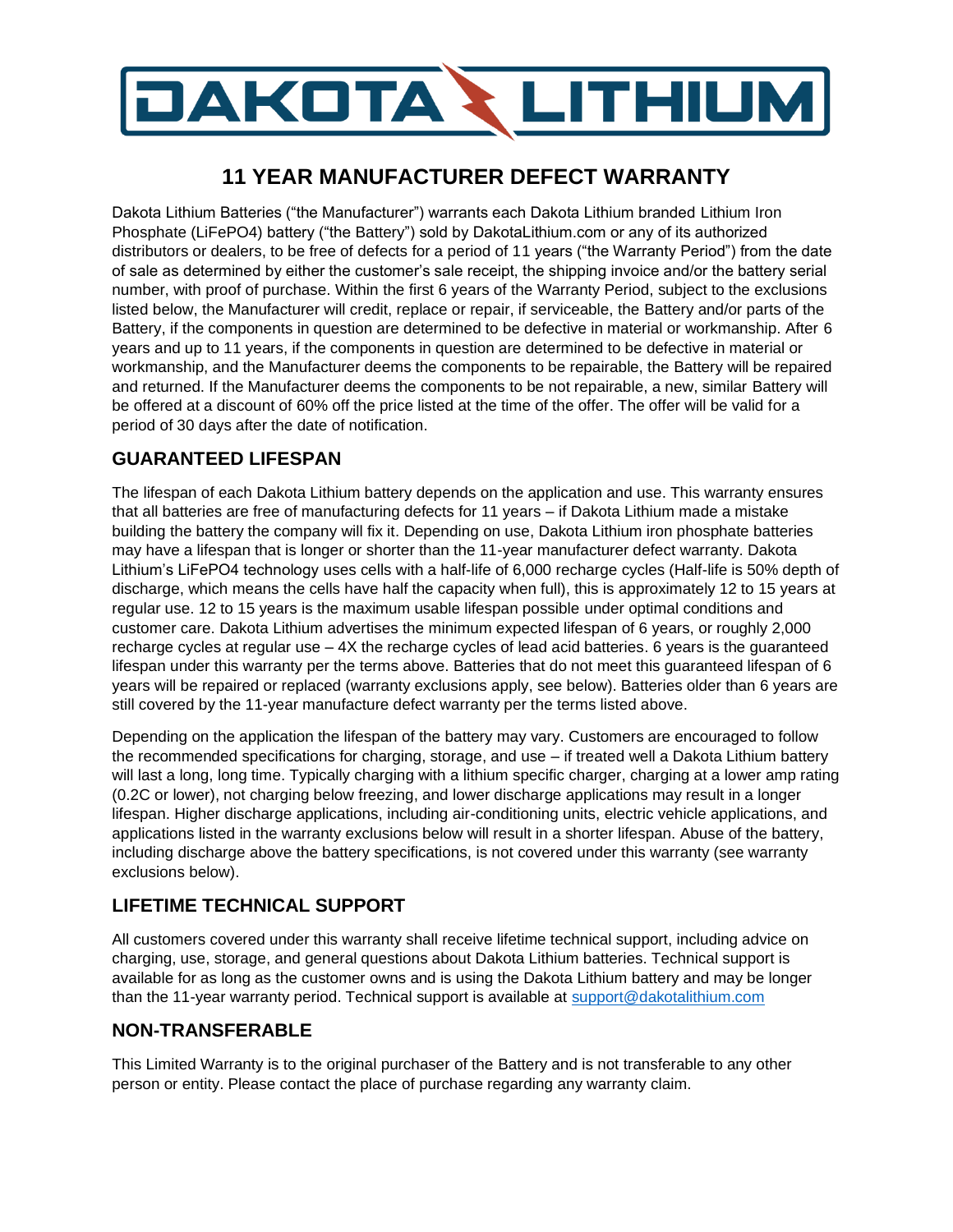

#### **WARRANTY EXCLUSIONS**

The Manufacturer has no obligation under this Limited Warranty for Battery subjected to the following conditions (including but not limited to):

- Damage due to improper installation; loose terminal connections, under-sized cabling, incorrect connections (series and parallel) for desired voltage and AH requirements, or reverse polarity connections
- Environmental damage; inappropriate storage conditions as defined by the Manufacturer; exposure to extreme hot or cold temperatures, fire or freezing, or water damage including submersion
- Repeated exposure of terminals to saltwater without use of dialectic grease and rubber terminal covers. Need grease and covers? Contact [support@dakotalithium.com](mailto:support@dakotalithium.com) for recommendations.
- Damage caused by collision
- Damage due to improper maintenance; under- or over-charging the Battery, dirty terminal connections
- Battery is wired in series for to create a battery system with a voltage greater than 48V (max limit for series connections is  $4 \times 12V$  units = 48V).
- Battery that has been opened, modified or tampered with
- Battery that was used for applications other than which it was designed and intended for, including repeated engine starting or drawing more amps then the battery is rated to continually discharge in the specifications
- Battery that was used on an over-sized inverter/charger (any inverter/charger that is rated to 3500 Watts or greater) without the use of a Manufacturer-approved current surge limiting device
- Battery that was under-sized for the application, including an Air Conditioner or similar device having a locked rotor startup up current that is not used in conjunction with a Manufacturerapproved surge-limiting device
- Battery that has not been charged for over 1 year (batteries need to be charged regularly to allow for a long lifespan)
- Charging the battery when the battery temperature is below 32'F / 0'C
- Battery not stored in adherence to the Manufacturer's storage guidelines, including storage of the Battery at low state-of-charge (charge your battery to full before storing!)
- This Limited Warranty does not cover a Battery that has reached its normal end of life due to usage which may occur prior to the Warranty Period. A battery can deliver only a fixed amount of Energy over its life which will occur over different periods of time depending on the application. For example, cycling the battery more than 1 time daily, will cause the normal end of life to occur before the end of the Warranty Period. The Manufacturer reserves the right to deny a warranty claim if the Battery is determined, upon inspection, to be at its normal end of life even if within the Warranty Period.

# **WARRANTY DISCLAIMER**

This limited warranty is in lieu of, and manufacturer disclaims and excludes, all other express warranties. Manufacturer further limits the duration of all, whether statutory, express or implied warranties, including, without limitation, any warranty of merchantability or fitness for a particular purpose, to the warranty period. Manufacturer's exclusive liability for breach of any warranty on the Battery shall be to replace the Battery within the warranty period in accordance with the terms of this limited warranty. In no event shall Manufacturer be liable for any loss or damages of any other kind, whether direct, incidental,